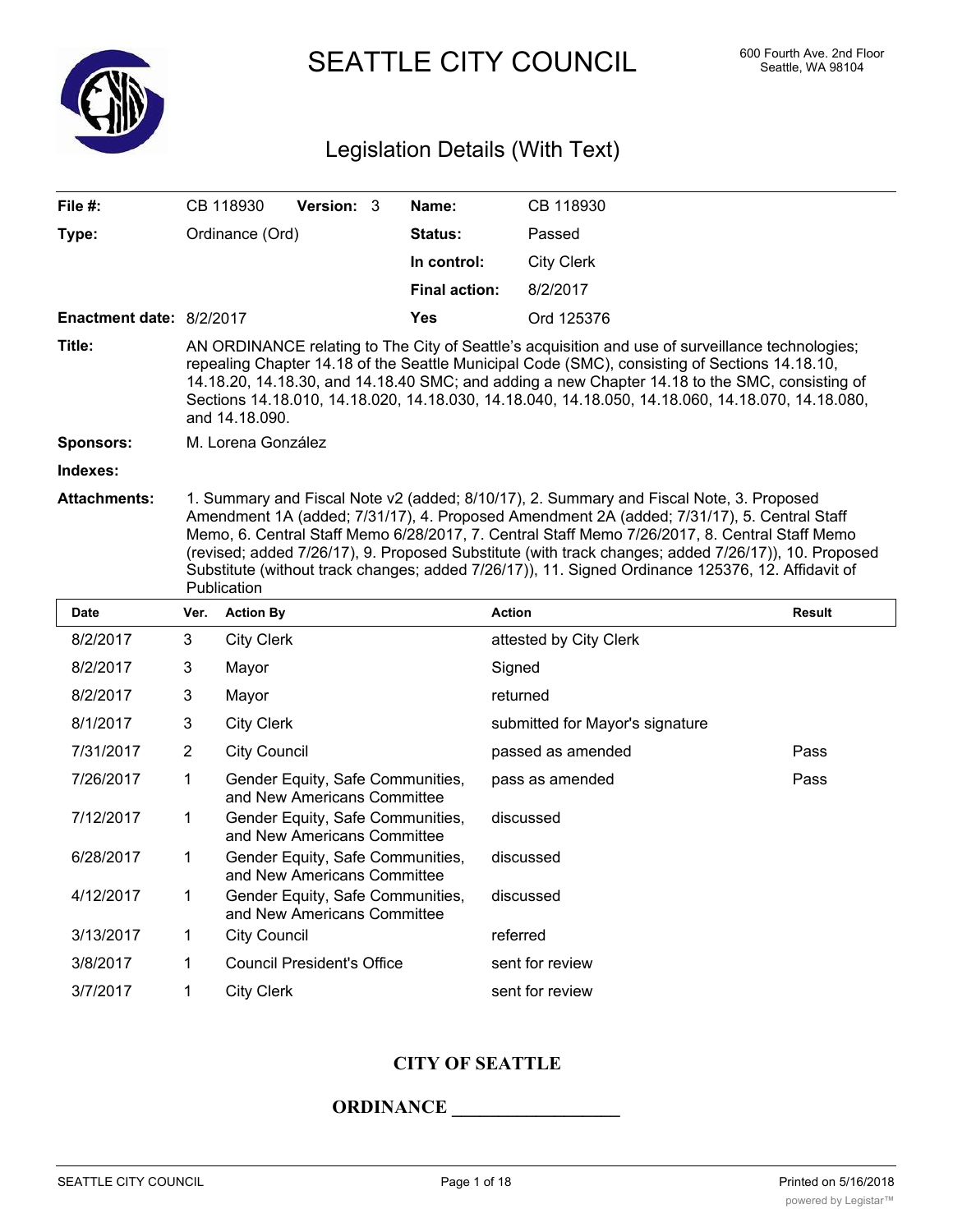COUNCIL BILL \_\_\_\_\_\_\_\_\_\_\_\_\_\_\_\_\_\_

AN ORDINANCE relating to The City of Seattle's acquisition and use of surveillance technologies; repealing Chapter 14.18 of the Seattle Municipal Code (SMC), consisting of Sections 14.18.10, 14.18.20, 14.18.30, and 14.18.40 SMC; and adding a new Chapter 14.18 to the SMC, consisting of Sections 14.18.010, 14.18.020, 14.18.030, 14.18.040, 14.18.050, 14.18.060, 14.18.070, 14.18.080, and 14.18.090. WHEREAS, in 2013, the Council via Ordinance 124142 created a new chapter in the Seattle Municipal Code, Chapter 14.18, to govern the acquisition and use of surveillance equipment, arising out of concerns

about privacy and lack of process for The City of Seattle's (City's) acquisition of surveillance

technologies such as drones and the installation of video cameras along Seattle's waterfront and

downtown; and

- WHEREAS, Chapter 14.18, by being limited to equipment, is inadequate to address new and ever-evolving surveillance technologies and build public trust in government use of those technologies, as was highlighted by public concern in 2016 over the Seattle Police Department's acquisition of the social media monitoring tools Geofeedia and Babel Street; and
- WHEREAS, Seattle residents can significantly benefit from carefully considered deployments of surveillance technologies that support the City's responsibility to provide public safety and other services to the public, but such technologies can also create risks to civil liberties related to privacy, freedom of speech or association, or disparate impact on groups through over-surveillance; and
- WHEREAS, a publicly transparent and accountable process for the procurement and operation of surveillance technology is fundamental to minimizing the risks posed by such technologies; and
- WHEREAS, the City also recognizes the importance of transparent and accountable processes for the City's use of surveillance data, and views the institution of good management practices for the City's acquisition and use of surveillance technology as an important first step in understanding and responsibly addressing the ways that the City's use of surveillance technology and surveillance data impact individuals and communities; and

WHEREAS, the City should be judicious in its use of surveillance technologies to avoid creating a constant and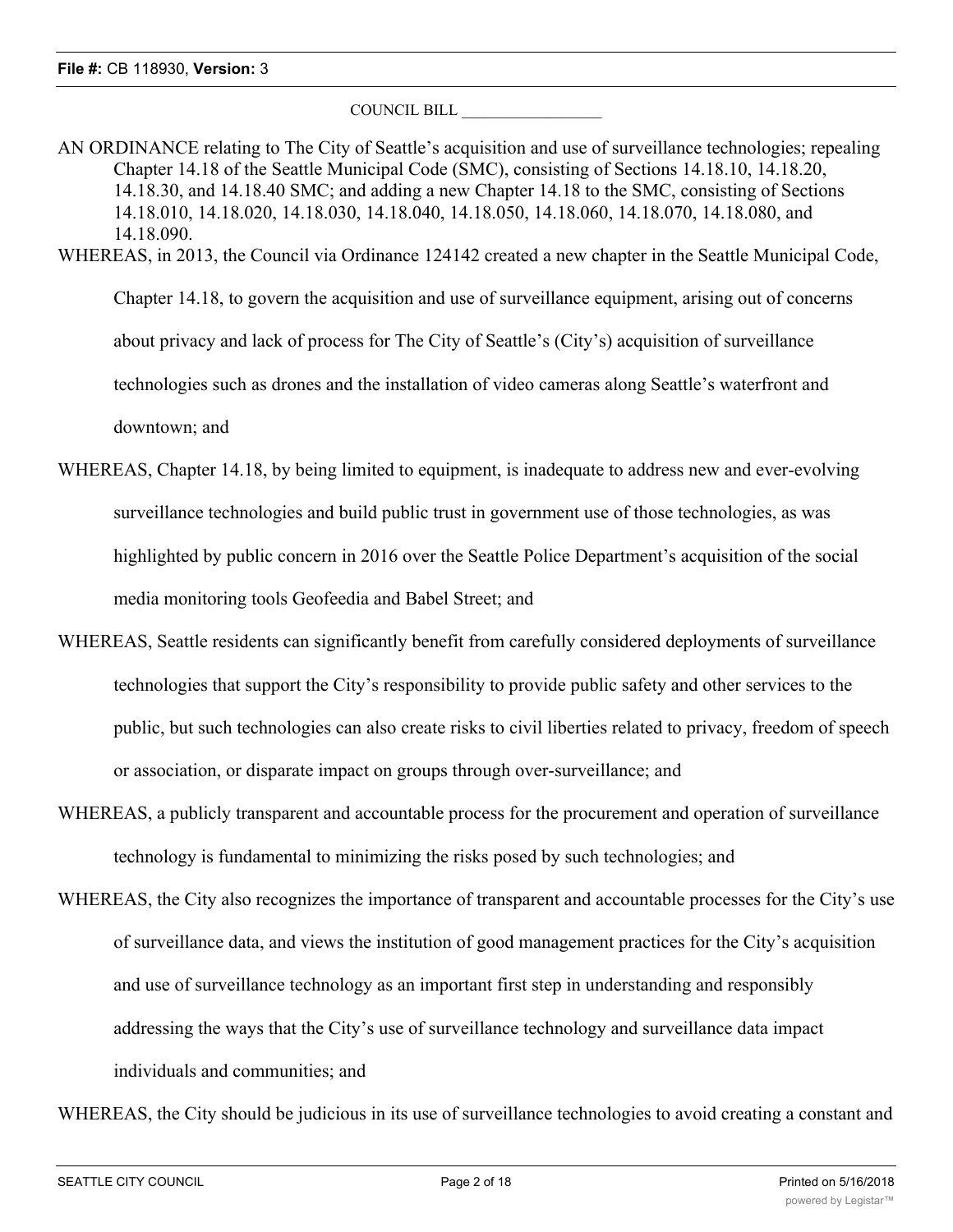pervasive surveillance presence in public life; and

- WHEREAS, protocols proposed by City departments for the use of surveillance technologies should include specific steps to mitigate civil liberties concerns and the risks of information sharing with entities such as the federal government, and should incorporate racial equity principles into such protocols to ensure that surveillance technologies do not perpetuate institutionalized racism or race-based disparities; and
- WHEREAS, the purpose of revising and updating Chapter 14.18 is to require City departments to obtain Council approval and to establish protocols prior to the acquisition of surveillance technology that raises concerns about privacy or other civil liberties and to be transparent in how surveillance technology and its data are used by the City; NOW, THEREFORE,

## **BE IT ORDAINED BY THE CITY OF SEATTLE AS FOLLOWS:**

Section 1. Chapter 14.18 of the Seattle Municipal Code, enacted by Ordinance 124142, is repealed:

## **((CHAPTER 14.18 ACQUISITION AND USE OF SURVEILLANCE EQUIPMENT**

## **14.18.10 Definitions**

## The following definitions apply to this Chapter 14.18

"Data management protocols" generally means procedures governing how data collected by surveillance equipment will be retained, stored, indexed and accessed. Information comprising data management protocols includes, at a minimum, the information required in Section 14.18.30.

"Operational protocols" generally means procedures governing how and when surveillance equipment may be used and by whom. Information comprising operational protocols includes, at a minimum, the information required in Section 14.18.20.

"Surveillance equipment" means equipment capable of capturing or recording data, including images, videos, photographs or audio operated by or at the direction of a City department that may deliberately or inadvertently capture activities of individuals on public or private property, regardless of whether "masking" or other technology might be used to obscure or prevent the equipment from capturing certain views.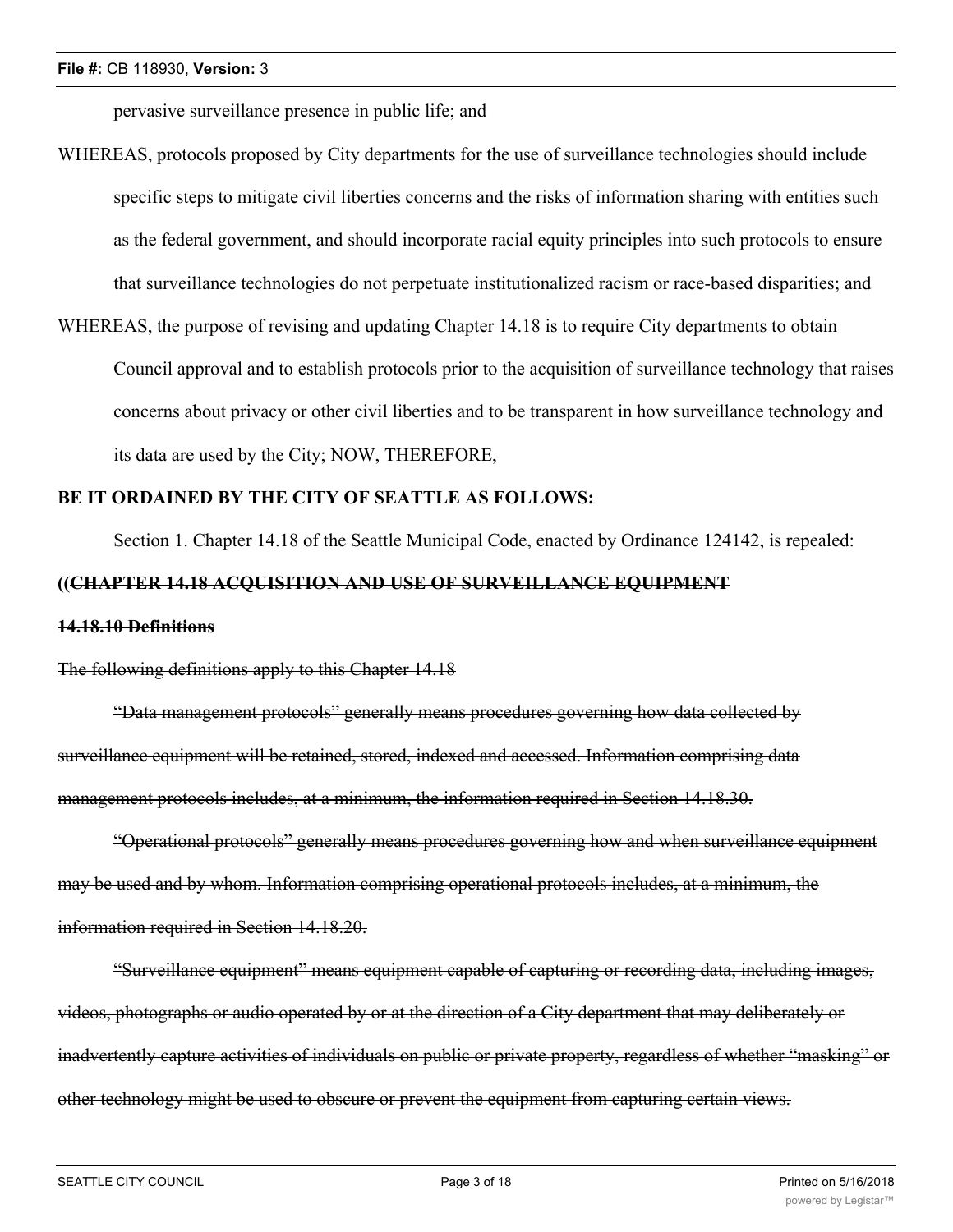"Surveillance equipment" includes drones or unmanned aircraft and any attached equipment used to collect data. "Surveillance equipment" does not include a handheld or body-worn device, a camera installed in or on a police vehicle, a camera installed in or on any vehicle or along a public right-of-way intended to record traffic patterns and/or traffic violations, a camera intended to record activity inside or at the entrances to City buildings for security purposes, or a camera installed to monitor and protect the physical integrity of City infrastructure, such as Seattle Public Utilities reservoirs.

**14.18.20 Council Approval for City Department Acquisition and Operations of Surveillance Equipment**

Any City department intending to acquire surveillance equipment shall obtain City Council approval via ordinance prior to acquisition. Prior to deployment or installation of the surveillance equipment, City departments shall obtain Council approval via ordinance of operational protocols, unless applicable operational protocols were previously approved by ordinance. In requesting approval for acquisition of surveillance equipment, City departments shall include proposed operational protocols containing the following information for the City Council's consideration, along with any other information specifically requested by the City Council:

A. A clear statement describing the purpose and use of the proposed surveillance equipment.

B. The type of surveillance equipment to be acquired and used.

C. The intended specific location of such surveillance equipment if affixed to a building or other structure.

D. How and when a department proposes to use the surveillance equipment, such as whether the equipment will be operated continuously or used only under specific circumstances, and whether the equipment will be installed permanently or temporarily

E. A description of the privacy and anonymity rights affected and a mitigation plan describing how the department's use of the equipment will be regulated to protect privacy, anonymity, and limit the risk of potential abuse.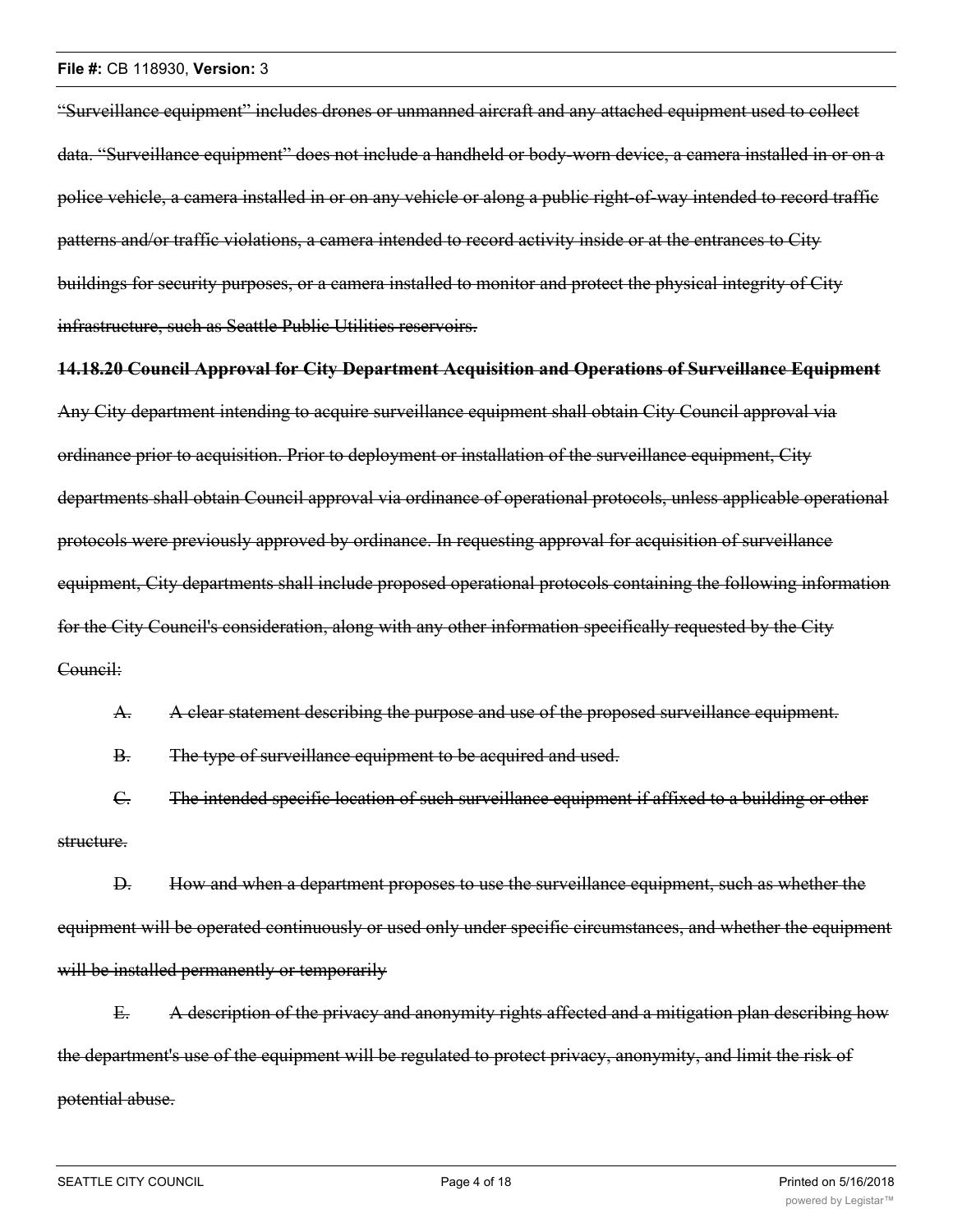F. A description of how and when data will be collected and retained and who will have access to any data captured by the surveillance equipment.

G. The extent to which activity will be monitored in real time as data is being captured and the extent to which monitoring of historically recorded information will occur.

H. A public outreach plan for each community in which the department intends to use the surveillance equipment that includes opportunity for public meetings, a public comment period, and written agency response to these comments.

I. If a department is requesting to acquire or use drones or other unmanned aircraft, it shall propose the specific circumstances under which they may be deployed, along with clearly articulated authorization protocols.

J. If more than one department will have access to the surveillance equipment or the data captured by it, a lead department shall be identified that is responsible for maintaining the equipment and ensuring compliance with all related protocols. If the lead department intends to delegate any related responsibilities to other departments and city personnel, these responsibilities and associated departments and personnel shall be clearly identified.

K. Whether a department intends to share access to the surveillance equipment or the collected data with any other government entity.

L. A description of the training to be provided to operators or users of the surveillance equipment. Upon review of the information required under this Section 14.18.20, and any other information deemed relevant by the City Council, the City Council may approve the acquisition and operation of surveillance equipment, approve the acquisition of surveillance equipment and require future Council approval for operations, deny the acquisition or use of surveillance equipment for the purpose proposed, or take other actions.

## **14.18.30 Data Management Protocols for Surveillance Equipment**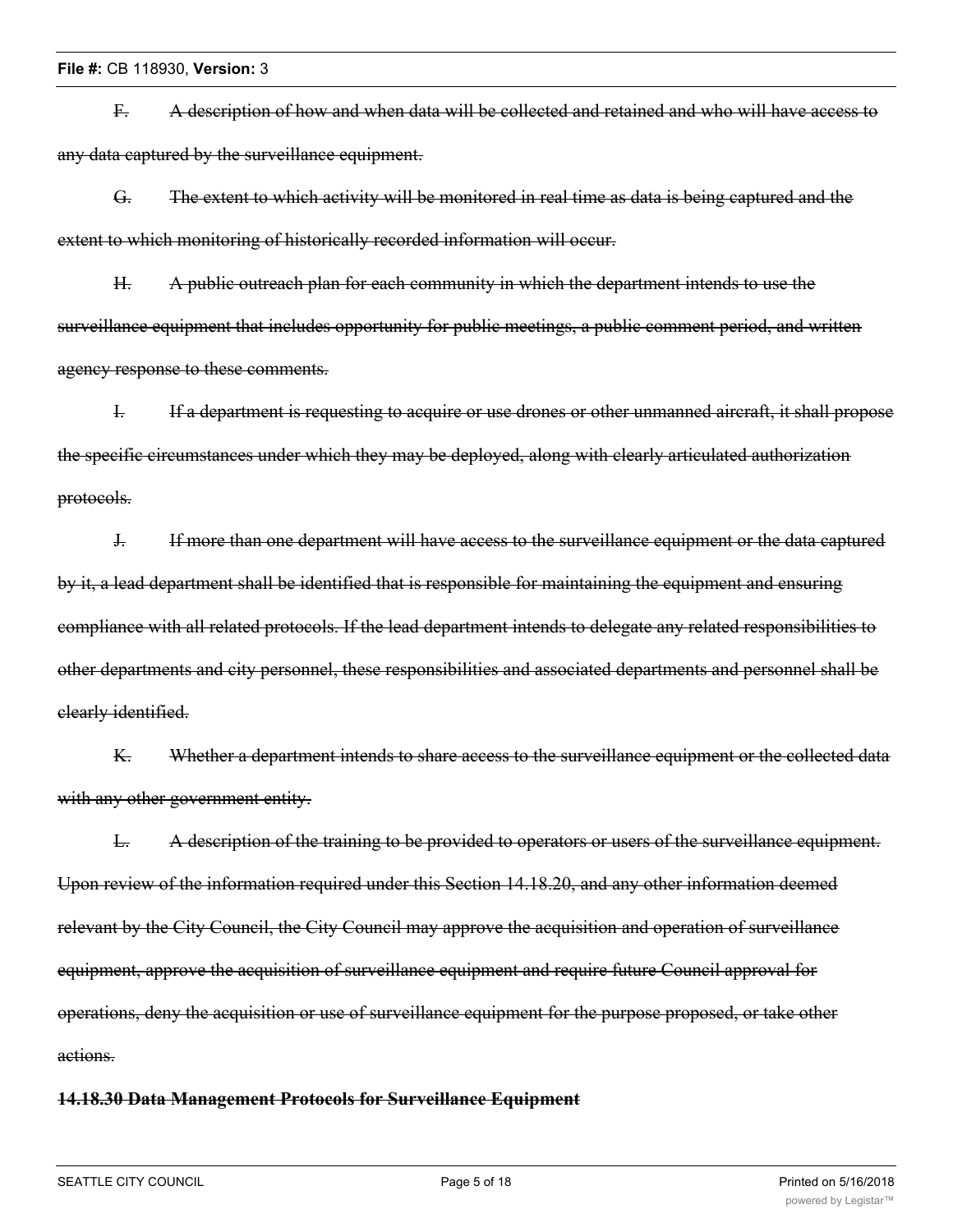Prior to operating surveillance equipment acquired after the effective date of this ordinance, City departments shall submit written protocols for managing data collected by surveillance equipment to the City Council. The City Council may require that any or all data management protocols required under this Section 14.18.30 be approved by ordinance. These data management protocols shall address the following:

A. The time period for which any data collected by surveillance equipment will be retained.

B. The methods for storing recorded information, including how the data is to be labeled or indexed. Such methods must allow for the department personnel and the City Auditor's Office to readily search and locate specific data that is collected and determine with certainty that data was properly deleted, consistent with applicable law.

C. How the data may be accessed, including who will be responsible for authorizing access, who will be allowed to request access, and acceptable reasons for requesting access.

D. A viewer's log or other comparable method to track viewings of any data captured or collected by the surveillance equipment, including the date, time, the individuals involved, and the reason(s) for viewing the records.

E. A description of the individuals who have authority to obtain copies of the records and how the existence and location of copies will be tracked.

F. A general description of the system that will be used to store the data.

G. A description of the unit or individuals responsible for ensuring compliance with Section

14.18.30 and when and how compliance audits will be conducted.

#### **14.18.40 Acquisition and Use of Surveillance Equipment Related to Law Enforcement Investigations**

Notwithstanding the provisions of this Chapter, City departments may acquire or use surveillance equipment that is used on a temporary basis for the purpose of a criminal investigation supported by reasonable suspicion, or pursuant to a lawfully issued search warrant, or under exigent circumstances as defined in case law. This exemption from the provisions of this ordinance does not apply to surveillance cameras mounted on drones or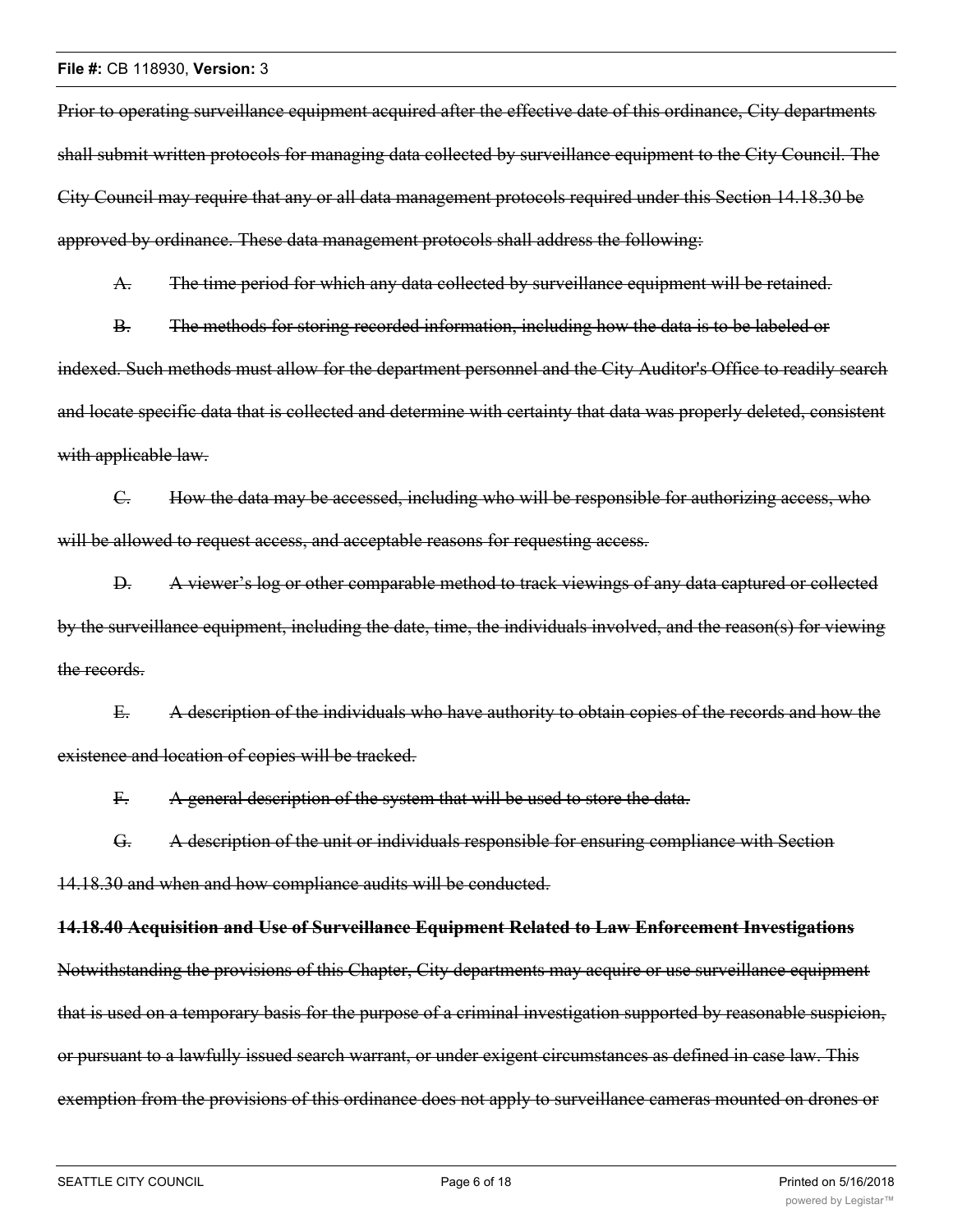#### other unmanned aircraft.))

Section 2. A new Chapter 14.18, which includes new Sections 14.18.010, 14.18.020, 14.18.030,

14.18.040, 14.18.050, 14.18.060, and 14.18.070, is added to the Seattle Municipal Code as follows:

## **CHAPTER 14.18 ACQUISITION AND USE OF SURVEILLANCE TECHNOLOGIES**

## **14.18.010 Definitions**

The following definitions apply to this Chapter 14.18:

"Acquire" means to obtain, purchase, lease, rent, borrow, create, develop, or accept a grant, state or federal funds, or in-kind or other donations in connection with such purposes, whether pursuant to a services or subscription arrangement or otherwise, or without exchange of consideration, monies, or fees.

"City" means The City of Seattle.

"CTO" means Chief Technology Officer as defined in Section 3.23.020.

 "Inspector General for Public Safety" means the Office of Professional Accountability Auditor or its successor.

"SPD" means the Seattle Police Department.

"Surveillance" or "surveil" means to observe or analyze the movements, behavior, or actions of identifiable individuals in a manner that is reasonably likely to raise concerns about civil liberties, freedom of speech or association, racial equity or social justice. Identifiable individuals also include individuals whose identity can be revealed by license plate data when combined with any other record. It is not surveillance if an individual knowingly and voluntarily consented to provide the information, or had a clear and conspicuous opportunity to opt out of providing the information.

"Surveillance capability" means the ability to collect, capture, transmit, or record data that could be used to surveil, regardless of whether the data is obscured, de-identified, or anonymized before or after collection and regardless of whether technology might be used to obscure or prevent the capturing of certain views or types of information.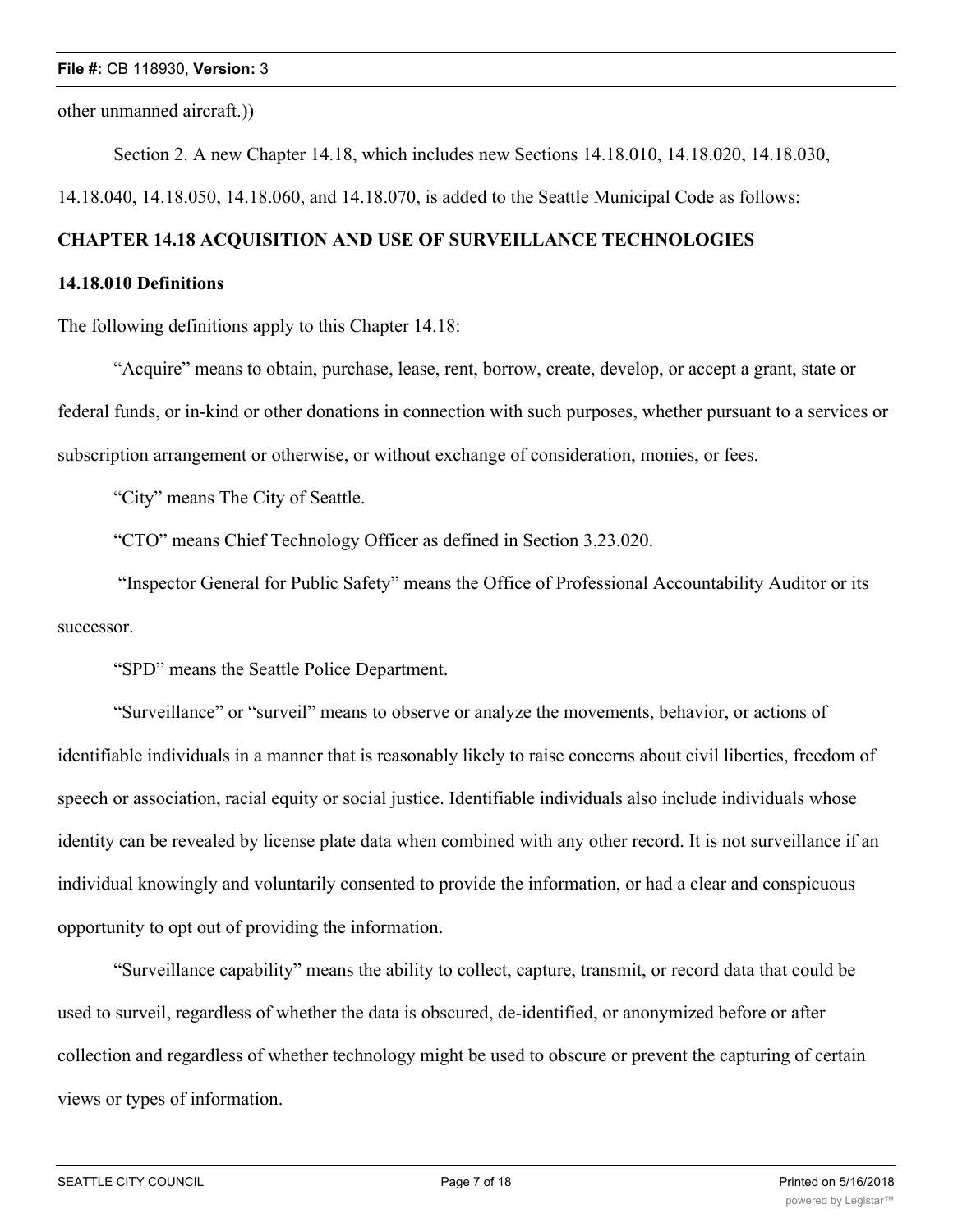"Surveillance data" means any electronic data collected, captured, recorded, retained, processed, intercepted, or analyzed by surveillance technology acquired by the City or operated at the direction of the City.

"Surveillance Impact Report" or "SIR" means the report with content enumerated in subsection

14.18.040.B.

"Surveillance technology" means any electronic device, software program, or hosted software solution that is designed or primarily intended to be used for the purpose of surveillance.

## **14.18.020 Council approval for acquisition of surveillance technologies**

A. Unless exempted or excepted from the requirements of this Chapter 14.18 pursuant to Section 14.18.030, any City department intending to acquire surveillance technology shall, prior to acquisition, obtain Council ordinance approval of the acquisition and a surveillance impact report for the technology. A City department that directs a non-City entity to acquire or operate surveillance technology on the City's behalf is bound by the requirements of this Chapter 14.18 to the same extent as if the department were acquiring the surveillance technology.

B.

1. The Executive shall establish a process for determining whether technology is surveillance technology as defined in this Chapter 14.18. The process shall take into consideration the following factors, including but not limited to (1) potential impacts and uses that may adversely affect disadvantaged groups or communities and (2) the likelihood that individually identifiable information will be shared with non-City entities.

2. Each determination that is made pursuant to the process in subsection 14.18.020.B.1 shall be documented in writing. If the process determines that technology is not surveillance technology subject to the requirements of this Chapter 14.18, a department may rely on that determination unless the Council designates that the technology is surveillance technology. Any such Council designation shall be filed with the City Clerk.

3. The CTO shall by the last day of each quarter submit to Council, by filing with the City Clerk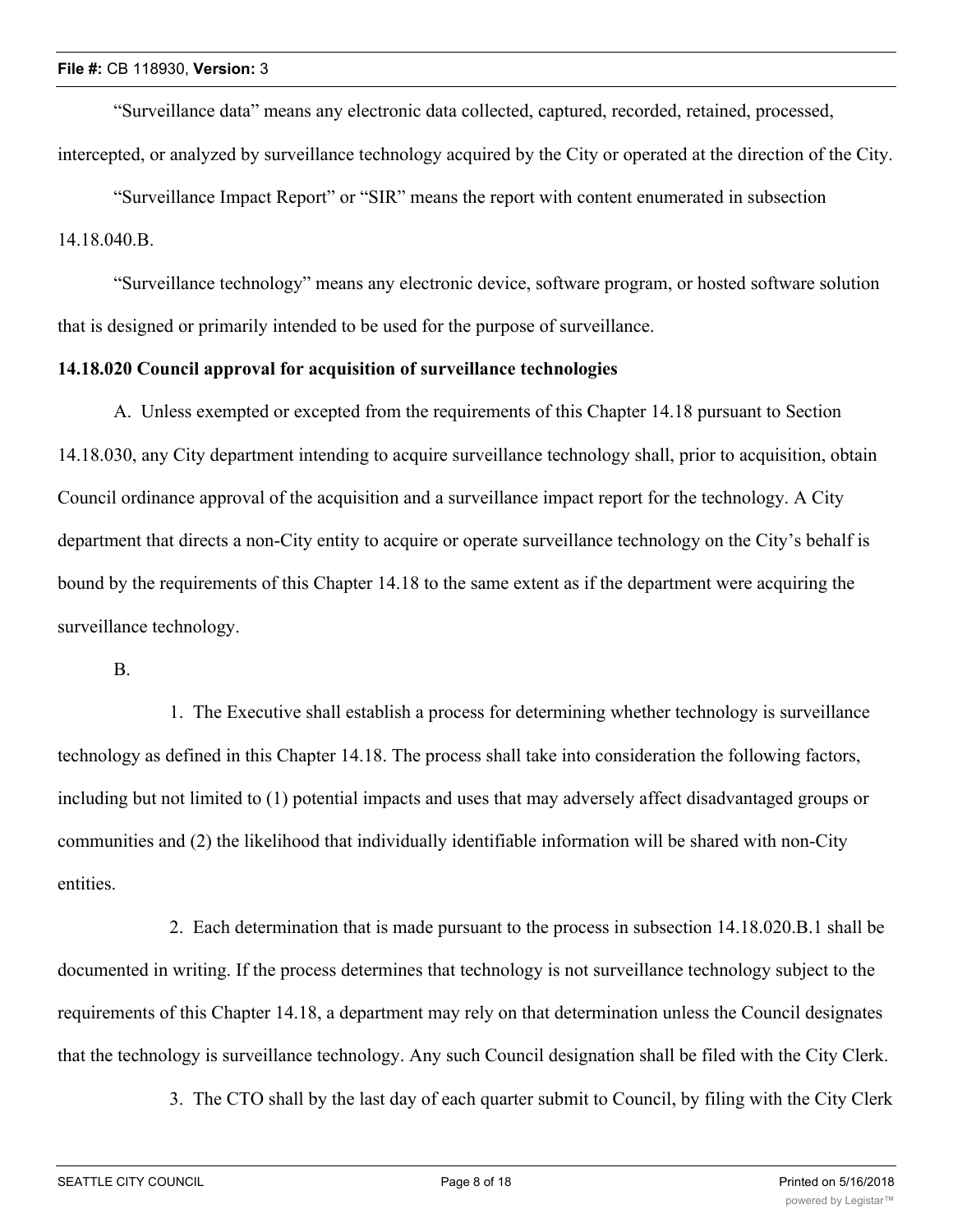and providing an electronic copy to the Chair of the committee responsible for public safety matters and the Director of Central Staff, a surveillance technology determination list that includes all technology from that quarter that was reviewed under the process established in subsection 14.18.020.B.1, along with supporting information to explain the justification for the disposition of items on the list. The CTO shall at the same time provide an electronic copy of the lists for the previous three quarters to the Chair of the committee responsible for public safety matters and the Director of Central Staff.

4. The Council may at any time designate that a technology is or is not surveillance technology subject to the requirements of this Chapter 14.18. If the Council changes the designation of a technology on a list required by subsection 14.18.020.B.3, the Council action shall be filed with the City Clerk and the Council shall direct the CTO to file an updated list with the City Clerk.

C. Prior to requesting Council approval pursuant to subsection 14.18.020.A, the department must complete one or more community meetings with opportunity for public comment and written response. The Council may direct the department to conduct additional community engagement before approval, or after approval as a condition of approval. The community meeting or meetings should be accessible, be noticed in multiple languages, be held in communities impacted by the proposed acquisition, and collect information about potential disparate impacts on disadvantaged groups.

D. If the CTO, in reviewing information technology resources under the process for mitigating privacy risk under subsection 3.23.030.P, determines that technology for which a department is requesting authorization for acquisition requires Council approval under this Chapter, the CTO shall inform the City department in writing of its obligation to comply with the provisions of this Chapter 14.18 and may provide technical assistance to the department for such compliance purposes.

E. The CTO shall post the latest version of all proposed and all approved SIRs to the City's website with an indication of its current approval status and, if available, the planned Council date for action.

F. Following Council approval of the acquisition and the terms of the SIR, the department may acquire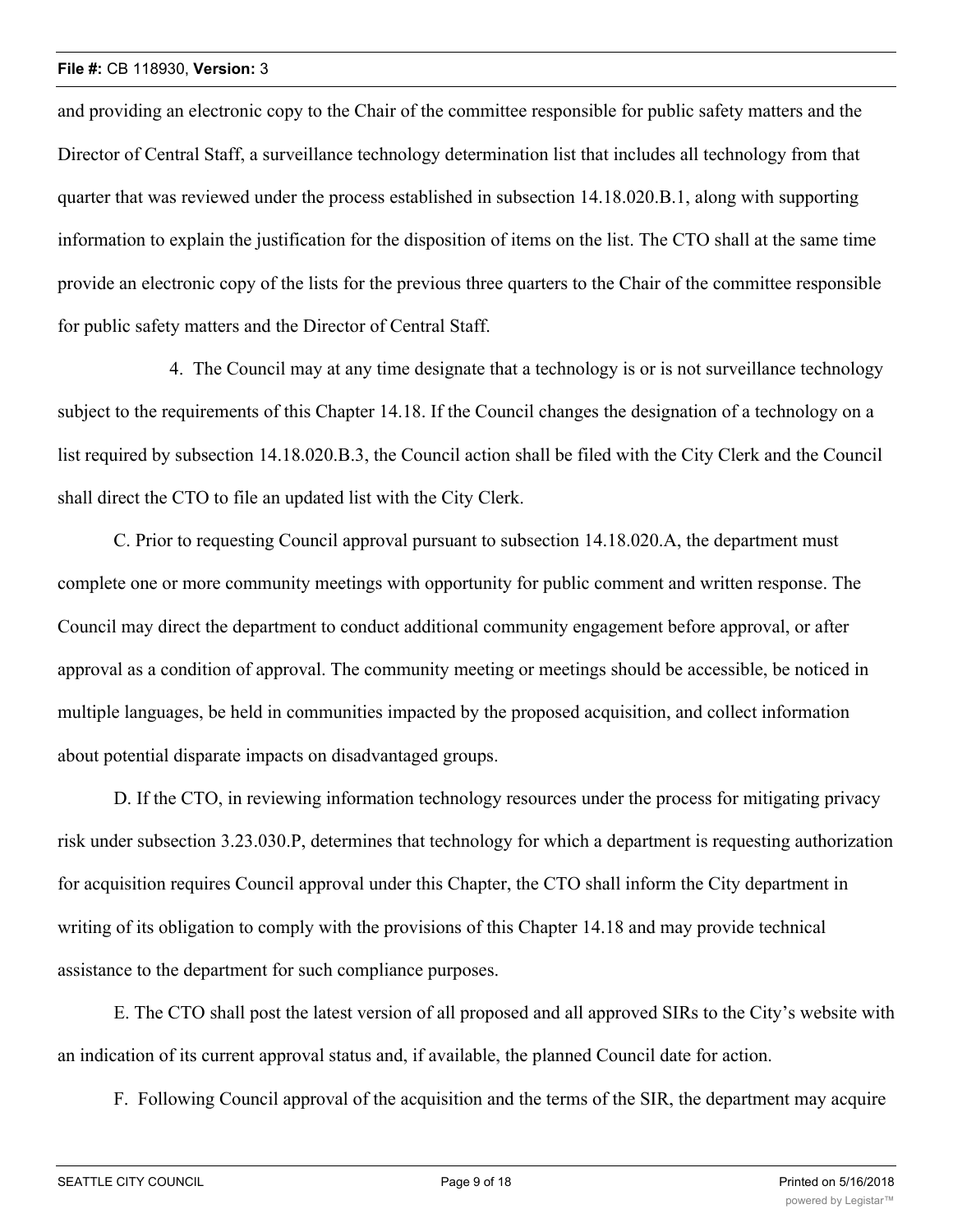and use the approved surveillance technology only in accordance with the procedures and protocols set forth in the SIR. Any material update to an SIR, such as to change the purpose or manner in which a surveillance technology may be used, shall be by ordinance; non-material updates may be made to the SIR by a department without Council action so long as the change is clearly marked as such in the SIR. For surveillance technology previously approved in accordance with this Chapter 14.18, any material change in surveillance capabilities, such as through technology upgrades, requires an updated SIR. Routine patches, firmware or software updates, and hardware lifecycle replacements that do not materially upgrade surveillance capabilities do not require an updated SIR.

## **14.18.030 Exemptions and exceptions**

A. The following do not constitute surveillance data or surveillance technology, and the requirements of this Chapter 14.18 do not apply to them:

1. Information acquired where the individual knowingly and voluntarily consented to provide the information, such as submitting personal information for the receipt of City services; or

2. Information acquired where the individual was presented with a clear and conspicuous opportunity to opt out of providing the information.

B. The following constitute surveillance technology but the requirements of this Chapter 14.18 do not apply to them:

1. Body-worn cameras;

2. Cameras installed in or on a police vehicle;

3. Cameras installed pursuant to state law authorization in or on any vehicle or along a public right-ofway solely to record traffic violations;

4. Cameras installed on City property solely for security purposes;

5. Cameras installed solely to protect the physical integrity of City infrastructure, such as Seattle Public Utilities reservoirs; and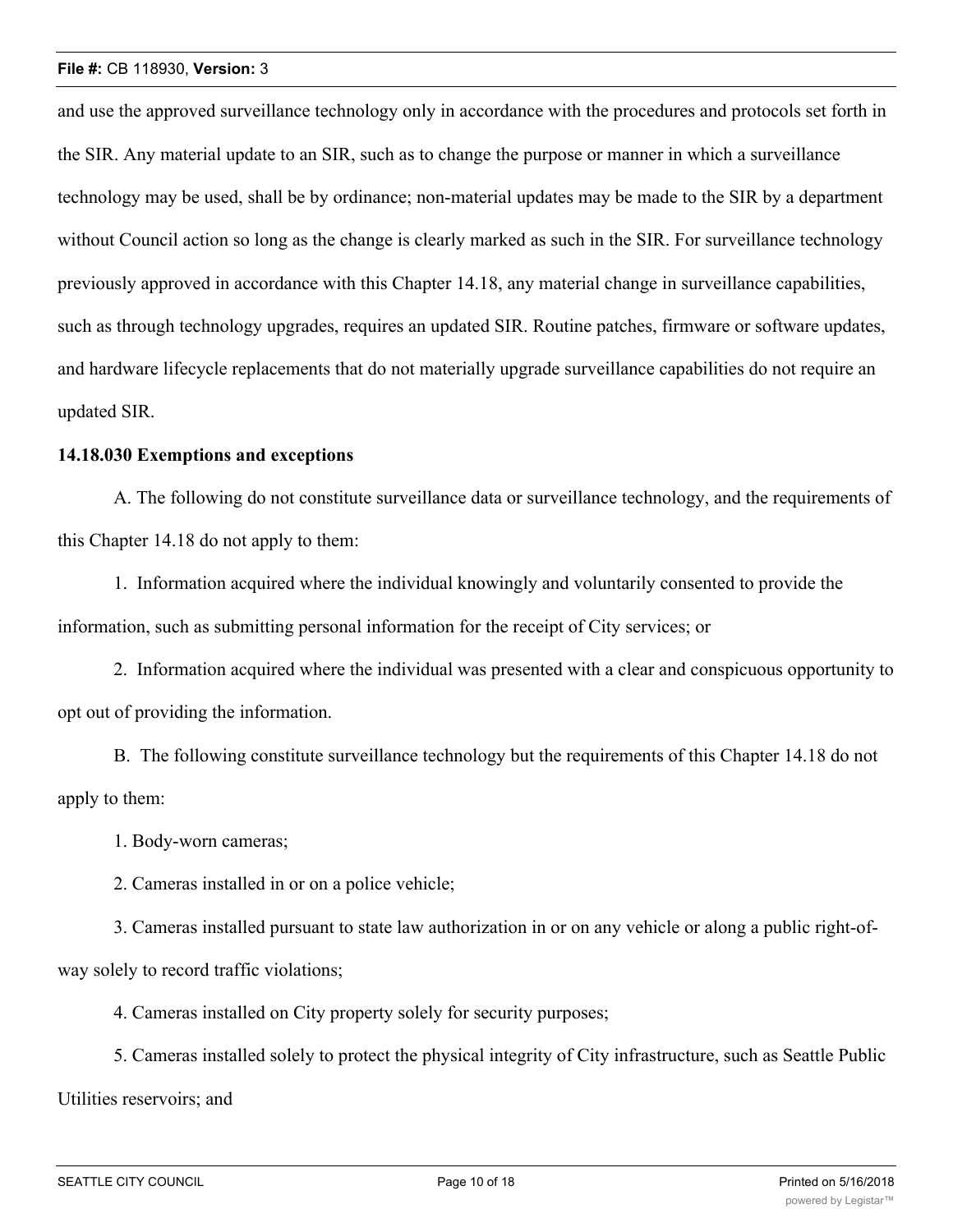- 6. Technology that monitors only City employees in the performance of their City functions.
- C. The following situations are exceptions to the requirements of this Chapter 14.18:

1. In the event of an emergency situation that poses an imminent and serious risk of death or substantial bodily harm, a City department may acquire surveillance technology without prior Council approval, for the sole purpose of preventing or mitigating such risk, if the department reasonably believes the acquisition of such surveillance technology will result in reduction of the risk. The department's use of the surveillance technology must end when such risk no longer exists or the use of the surveillance technology can no longer reasonably reduce the risk. The use must be documented in the department's annual surveillance usage report, and any future acquisition or use of such surveillance technology must be approved by the City Council as set forth in this Chapter 14.18.

2. A City department may apply a technical patch or upgrade that is necessary to mitigate threats to the City's environment, even if the patch or upgrade materially alters the surveillance capabilities of the technology. The department shall not use the new surveillance capabilities of the technology until the requirements of Section 14.18.020 are met, unless the CTO determines that the use is unavoidable; in that case, the department shall request Council approval as soon as possible. The request shall include a report to Council of how the altered surveillance capabilities were used since the time of the upgrade.

D. The provisions of this Chapter 14.18 do not apply to the Seattle Municipal Court or Seattle Public Library.

E. To the extent that a provision of this Chapter 14.18, or SIR requirement approved pursuant to this Chapter 14.18, conflicts with a superseding state law or other superseding legal authority, that provision or requirement shall not apply.

## **14.18.040 Surveillance impact report requirements**

A. Any City department requesting Council approval for surveillance technology acquisition under Section 14.18.020.A must include an SIR with the request.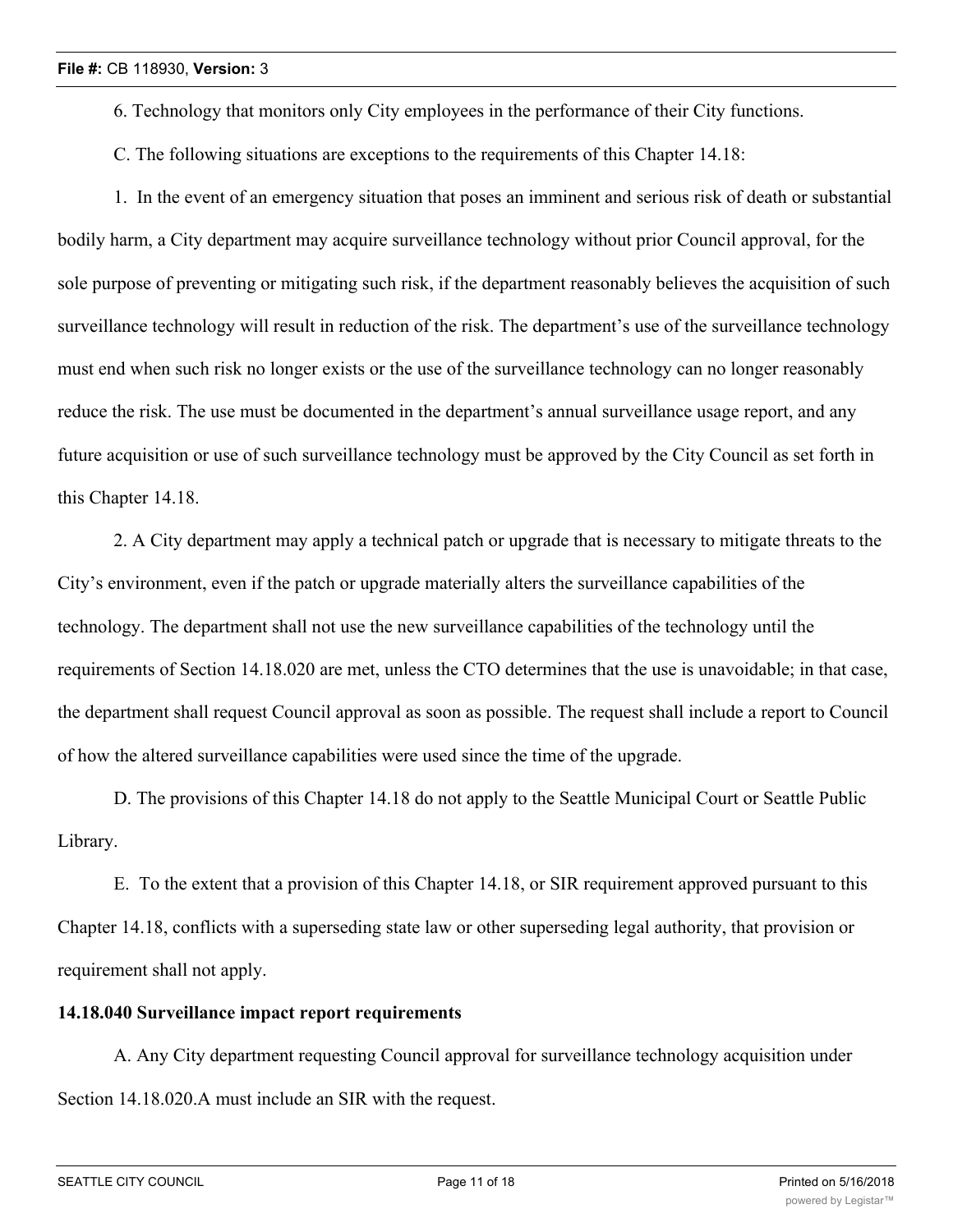B. Each SIR will include clear and understandable statements of the following:

1. A description of the surveillance technology to be acquired and a description of the general capabilities, the type of data that the technology is reasonably likely to generate, and functionality, including reasonably foreseeable surveillance capabilities outside the scope of the City department's proposed use.

2. A description of the purpose and proposed use of the surveillance technology, including, if available, the intended benefits of the applicable surveillance technology and any data or research demonstrating those benefits.

3. A clear use and data management policy, including protocols for the following:

a. How and when the surveillance technology will be deployed or used and by whom, including but not limited to: the factors that will be used to determine where, when, and how the technology is deployed; and other relevant information, such as whether the technology will be operated continuously or used only under specific circumstances, whether the technology will be installed permanently or temporarily, and if the technology is a physical object visible to the public, a description of markings that will be used and how they will be placed in order to clearly and visibly identify the responsible department and contact information, or else an explanation of why such markings would render the surveillance ineffective. If the surveillance technology will be operated or used by another entity on the City's behalf, the SIR must explicitly include a description of the other entity's access and any applicable protocols.

b. Any additional rules that will govern use of the surveillance technology and what processes will be required prior to each use of the surveillance technology, including but not limited to what legal standard, if any, must be met before the technology is used, such as for the purposes of a criminal investigation supported by reasonable suspicion.

c. How surveillance data will be securely stored. Such methods must allow for the department personnel and any entity performing an auditing function that has lawful access to search and locate specific data to determine that data were properly deleted, consistent with applicable law.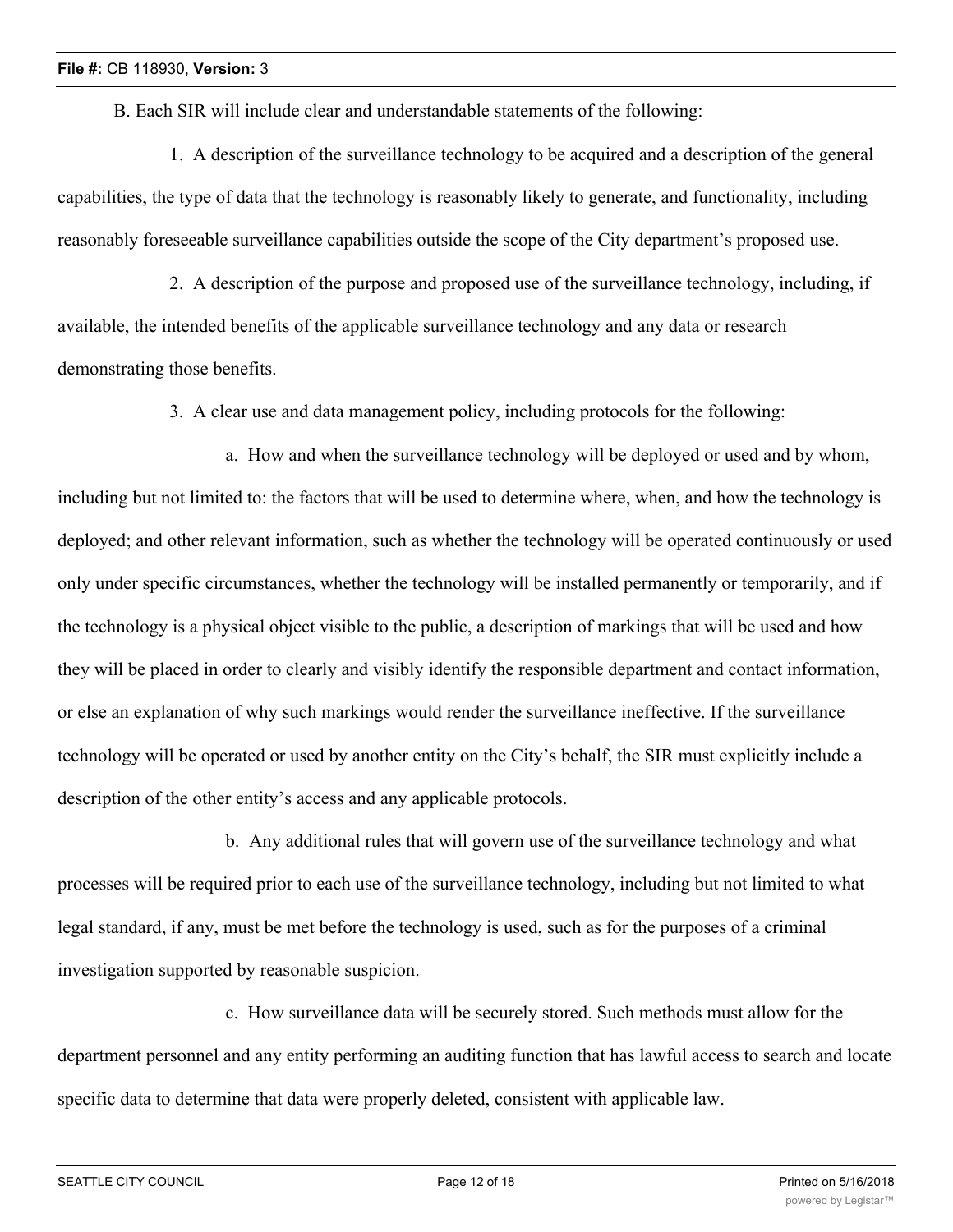d. How surveillance data will be retained and deleted, including the retention period; process for regular deletion after the retention period elapses; what auditing procedures will be implemented to ensure data are not improperly retained beyond the retention period; what measures will be taken to minimize the inadvertent or otherwise improper collection of data; and how any surveillance data, if identified as improperly collected, will be expeditiously destroyed. The SIR shall identify a specific departmental unit that is responsible for ensuring compliance with data retention requirements. Retention procedures and policies must be developed in compliance with the requirements of Section 3.122.040.

e. How surveillance data will be accessed, including who will be responsible for authorizing access, who will be allowed to request access, and acceptable reasons for requesting access; and what safeguards will be used to protect surveillance data from unauthorized access and to provide an audit trail, such as viewer logging or encryption and access control mechanisms, to the extent such mechanisms exist within the contemplated surveillance technology.

f. Whether a department intends to share access to the surveillance technology or the surveillance data from that surveillance technology with any other entity, including any other City department or non-City entity, and if so, with which entity and how such sharing is necessary for the purpose or purposes for which Council approval is requested; and what restrictions, if any, the department will place upon the receiving non-City entity's use of such surveillance technologies. If applicable, the SIR shall include a copy of the department's procedures for ensuring the entity's compliance with this provision.

g. How the department will ensure that all personnel who operate surveillance technology or access its surveillance data are knowledgeable about and able to ensure compliance with the use and data management policy prior to use of the surveillance technology or surveillance data from that surveillance technology.

4. A description of any community engagement held and any future community engagement plans, including statistics and demographics on attendees, a compilation of all comments received and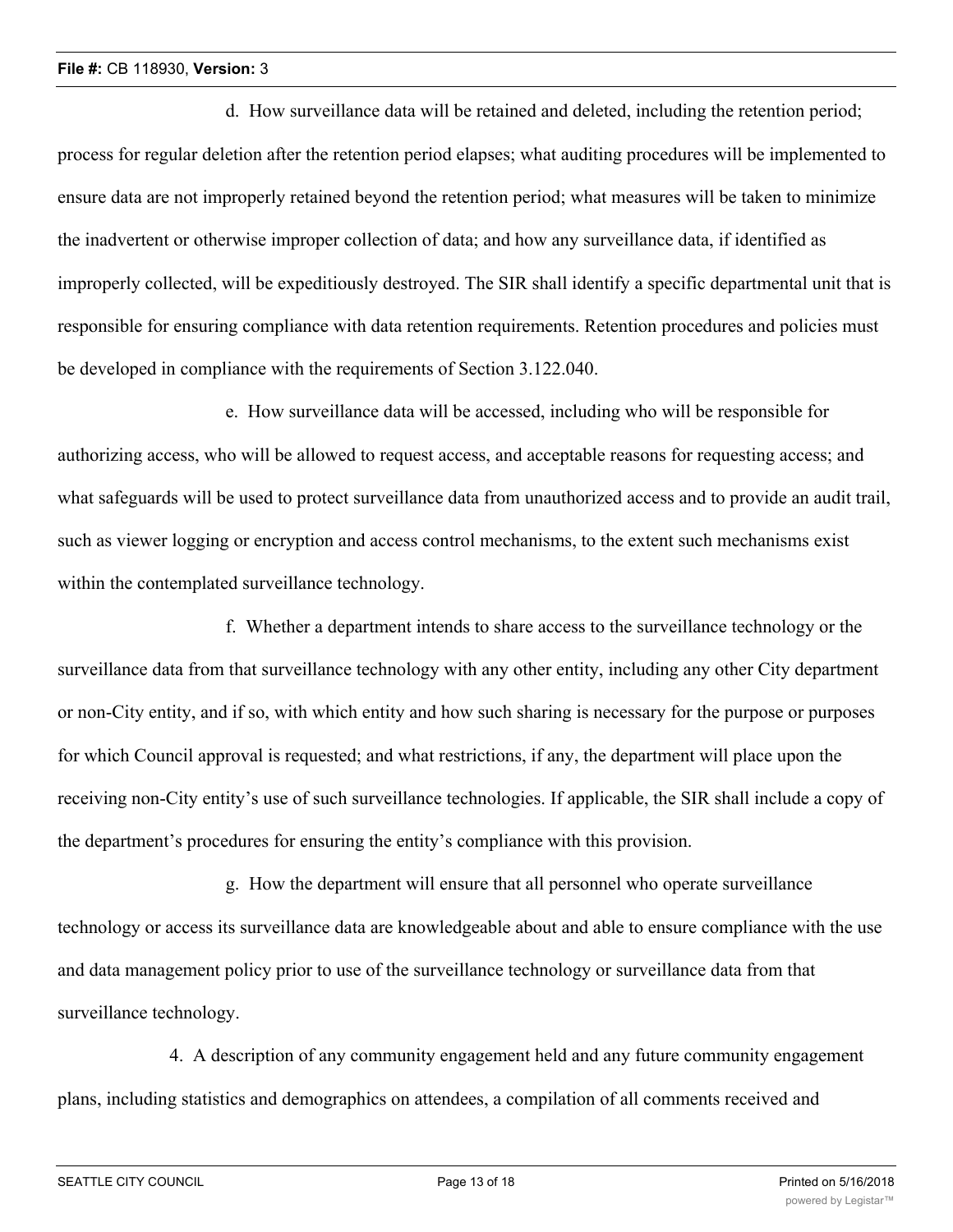departmental responses given, and departmental conclusions about potential neighborhood and disparate impacts that may result from the acquisition.

5. A description of how the potential impact of the surveillance on civil rights and liberties and potential disparate impacts on communities of color and other marginalized communities have been taken into account; and a mitigation plan.

6. A description of the fiscal impact of the surveillance technology, including initial acquisition costs; ongoing operating costs such as maintenance, licensing, personnel, legal compliance, use auditing, data retention, and security costs; any cost savings that would be achieved through the use of the technology; and any current or potential sources of funding, including any subsidies or free products being offered by vendors or governmental entities.

C. A City department may share surveillance technology or surveillance data to the extent required by court order, subpoena, or as otherwise required by law, notwithstanding the contents of any approved SIR.

D. When providing access to the City's surveillance technology by contract with a non-City entity, the City shall require that such entity be bound by any restrictions specified in the Surveillance Impact Report pursuant to subsection 14.18.040.B.3.f with regard to such surveillance technology. The City department providing such access shall have written procedures in place for determining how the department will ensure the receiving non-City entity's compliance with any restrictions identified in the SIR.

## **14.18.050 Equity impact assessment**

A. Every year, by no later than September 15, the Chief Technology Officer shall produce and submit to the City Council a Surveillance Technology Community Equity Impact Assessment and Policy Guidance Report ("equity impact assessment"), to be filed with the City Clerk with an electronic copy to the Council, the Chair of the committee responsible for public safety matters, and the Director of Central Staff, and posted to the City's website. The equity impact assessment shall address, at a minimum, the following:

1. Whether this Chapter 14.18 is effectively meeting the goals of the Race and Social Justice Initiative,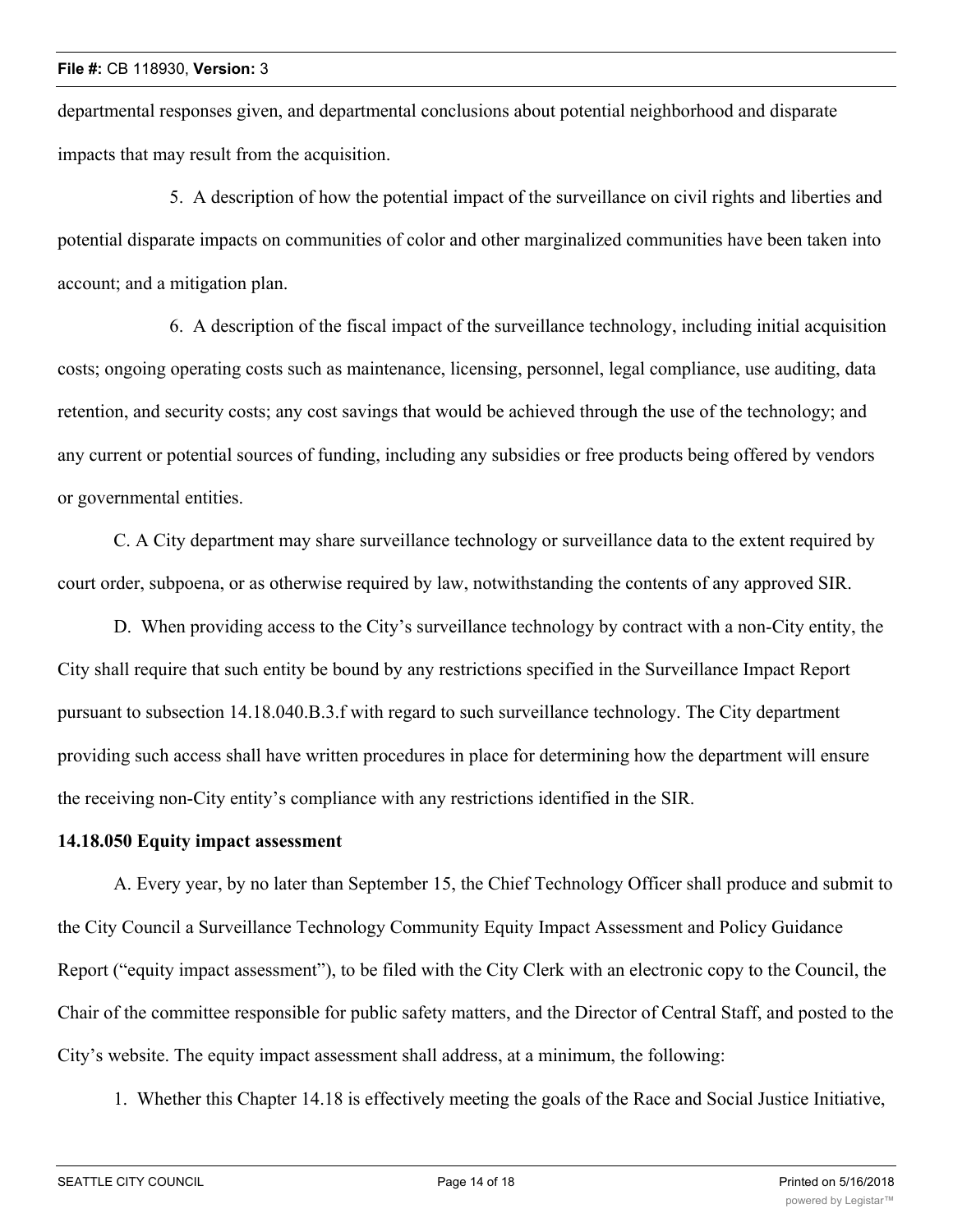including whether any communities and groups in the City are disproportionately impacted by the use of surveillance technologies;

2. What adjustments to laws and policies should be made to remedy any disproportionate impacts so as to achieve a more equitable outcome in the future; and

3. Any new approaches and considerations the City Council should bring to future reviews of requests for Council approval submitted pursuant to Section 14.18.030.

B. The Inspector General for Public Safety may prepare an equity impact assessment for a specific technology proposed to be acquired by SPD. The Council may direct the CTO to prepare an equity impact assessment for a specific surveillance technology proposed to be acquired by any other City department.

## **14.18.060 Annual surveillance usage review**

The Inspector General for Public Safety in regard to SPD and the City Auditor in regard to all other departments should conduct an annual review of the City's use of surveillance technology and the extent to which departments are in compliance with the requirements of this Chapter 14.18 and with the terms of approved SIRs, file the review with the City Clerk, and post the review to the City's website. The review should include, but not be limited to, the following:

A. How surveillance technology has been used, how frequently, and whether usage patterns are changing over time;

B. How often surveillance technology or its data are being shared with other entities, including other governments in particular;

C. How well data management protocols are safeguarding individual information;

D. How deployment of surveillance technologies impacted or could impact civil liberties or have disproportionate effects on disadvantaged populations, and how those impacts are being mitigated, including, for SPD, an examination of whether deployments are pursuant to warrants or not and how SPD's surveillance technology is used to analyze patterns to predict suspect, individual, or group-affiliation behavior;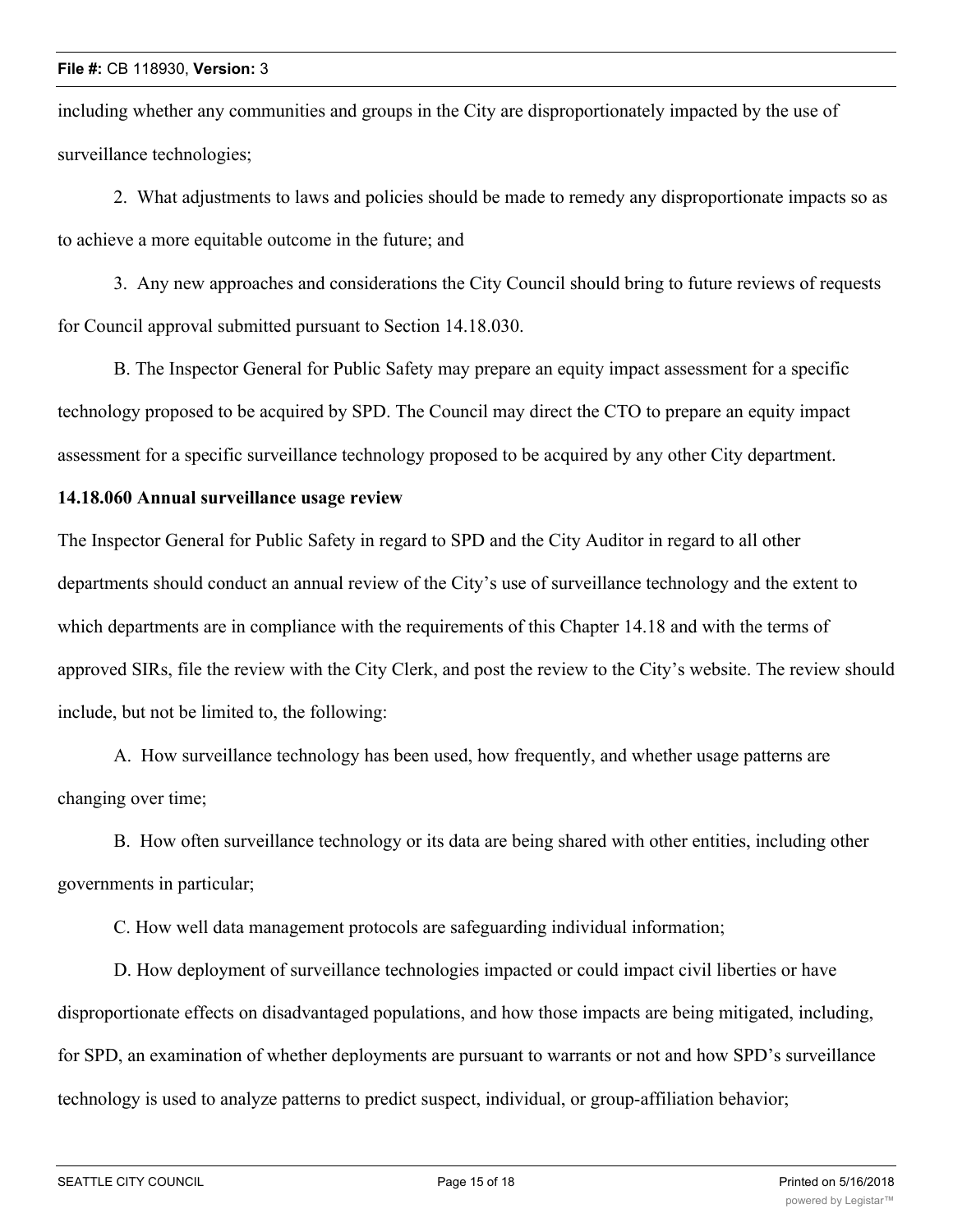E. A summary of any complaints or concerns received by or known by departments about their surveillance technology and results of any internal audits or other assessments of code compliance; and

F. Total annual costs for use of surveillance technology, including personnel and other ongoing costs.

## **14.18.070 Enforcement**

A. The CTO shall direct any department not in compliance with the requirements of this Chapter 14.18 to cease acquisition or use of the surveillance technology or its data.

B. Any person who is surveilled and injured by a material violation of this Chapter 14.18 that is a proximate cause of the injury may institute proceedings against the City in a court of competent jurisdiction for injunctive relief, declaratory relief, or a writ of mandate to enforce this Chapter 14.18; if the person has given the City written notice via the City Attorney's Office specifying the alleged violation of a specific section or sections of this Chapter 14.18 stating that legal relief may be sought and giving the City at least 90 days after receipt of the written notice to respond and address the concern, and the City has not addressed the concern in the 90 days.

Section 3. Notwithstanding the provisions of Chapter 14.18 of the Seattle Municipal Code, each City department may use surveillance technology that has not received prior Council approval under Chapter 14.18 when the technology is, as of the effective date of this ordinance, (1) in the department's possession or (2) in the execution or closeout phase of acquisition or has had a purchase order issued, pursuant to the Chief Technology Officer's authority under subsection 3.23.030.C of the Seattle Municipal Code; provided, that the department complies with the procedures set forth in this section for Council approval.

Each City department shall compile a list of all surveillance technology that it controls and is utilizing as of the effective date of this ordinance that are not covered by an exemption or exception to the requirements of this Chapter 14.18 of the Seattle Municipal Code and submit it to the CTO, or submit an affirmative statement that there are no such technologies. The list shall identify for each technology whether the technology has received prior Council approval under Chapter 14.18, and if so, the ordinance number. The CTO shall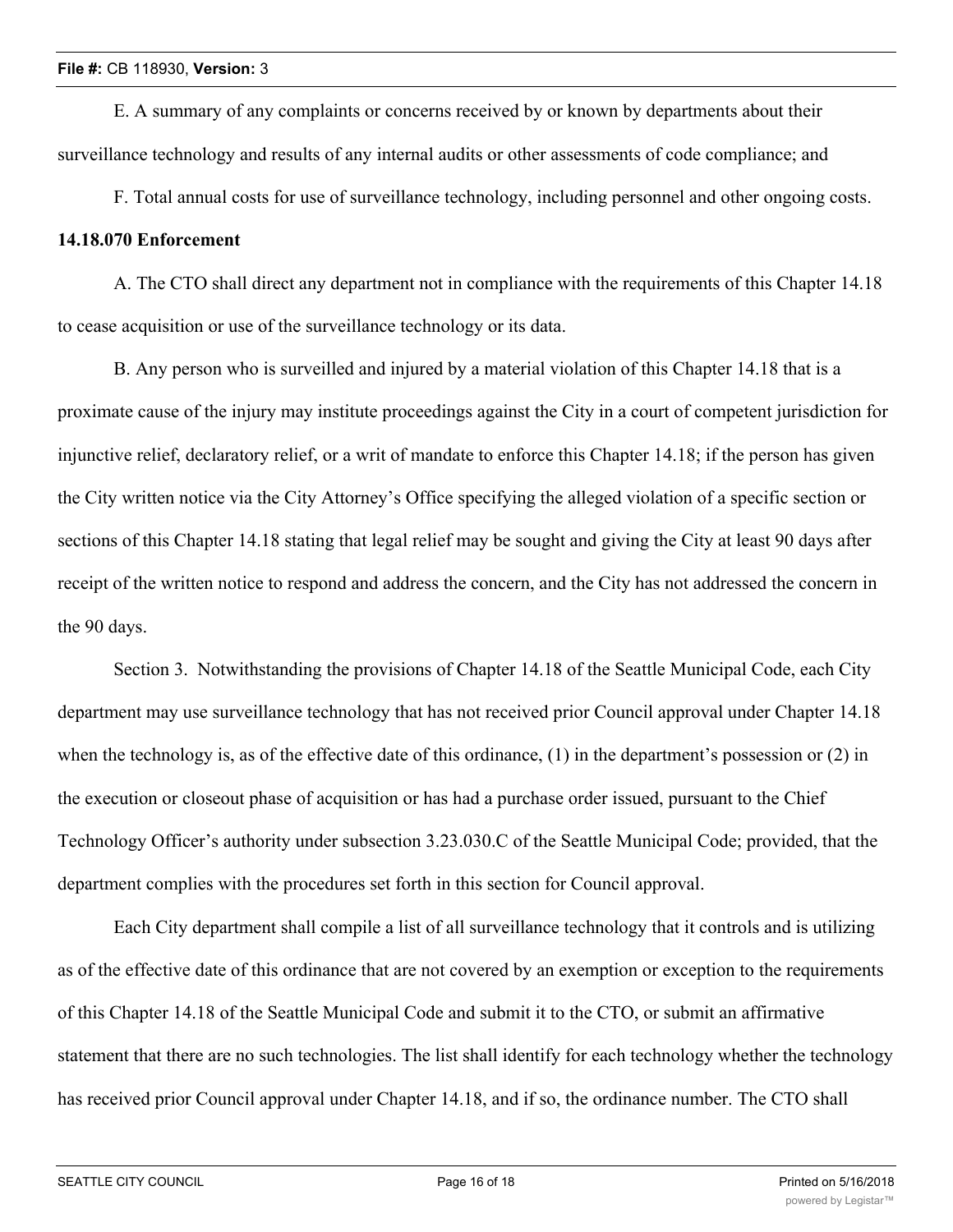compile a master list that contains the information submitted by each department and a final list that identifies separately for each department the order in which the technology is recommended to be brought to the Council for ordinance approval. The master list shall be filed within 90 days of the effective date of this ordinance with the City Clerk, with an electronic copy to the Chair of the committee responsible for public safety, the Director of Central Staff, the Chief Technology Officer, and the Inspector General for Public Safety. The CTO may make corrections to the master list, which must be timely filed with the City Clerk. Each City department shall submit requests for surveillance technology ordinance approval consistent with Chapter 14.18 of the Seattle Municipal Code at a rate of at least one per month, or more when feasible, in list order, beginning no later than the end of the first quarter of 2018. The Council may revise or re-order the master list by resolution.

Section 4. By no later than September 15, 2017, the Executive shall convene a workgroup that includes, but is not limited to, representation from the Community Technology Advisory Board (CTAB) to make recommendations on how to utilize community expertise to advise the Council in surveillance technology policy decision-making. The recommendations shall be submitted to the Council by December 31, 2017, by filing with the City Clerk and providing an electronic copy to the Chair of the committee responsible for public safety matters and the Director of Central Staff. In the interim, the Council shall utilize the expertise of CTAB regarding Council actions on surveillance technology.

Section 5. The first annual equity impact assessment under subsection 14.18.050.A of the Seattle Municipal Code and first annual surveillance usage review under Section 14.18.060 of the Seattle Municipal Code should cover activities through the end of 2018.

Section 6. This ordinance shall take effect and be in force 30 days after its approval by the Mayor, but if not approved and returned by the Mayor within ten days after presentation, it shall take effect as provided by Seattle Municipal Code Section 1.04.020.